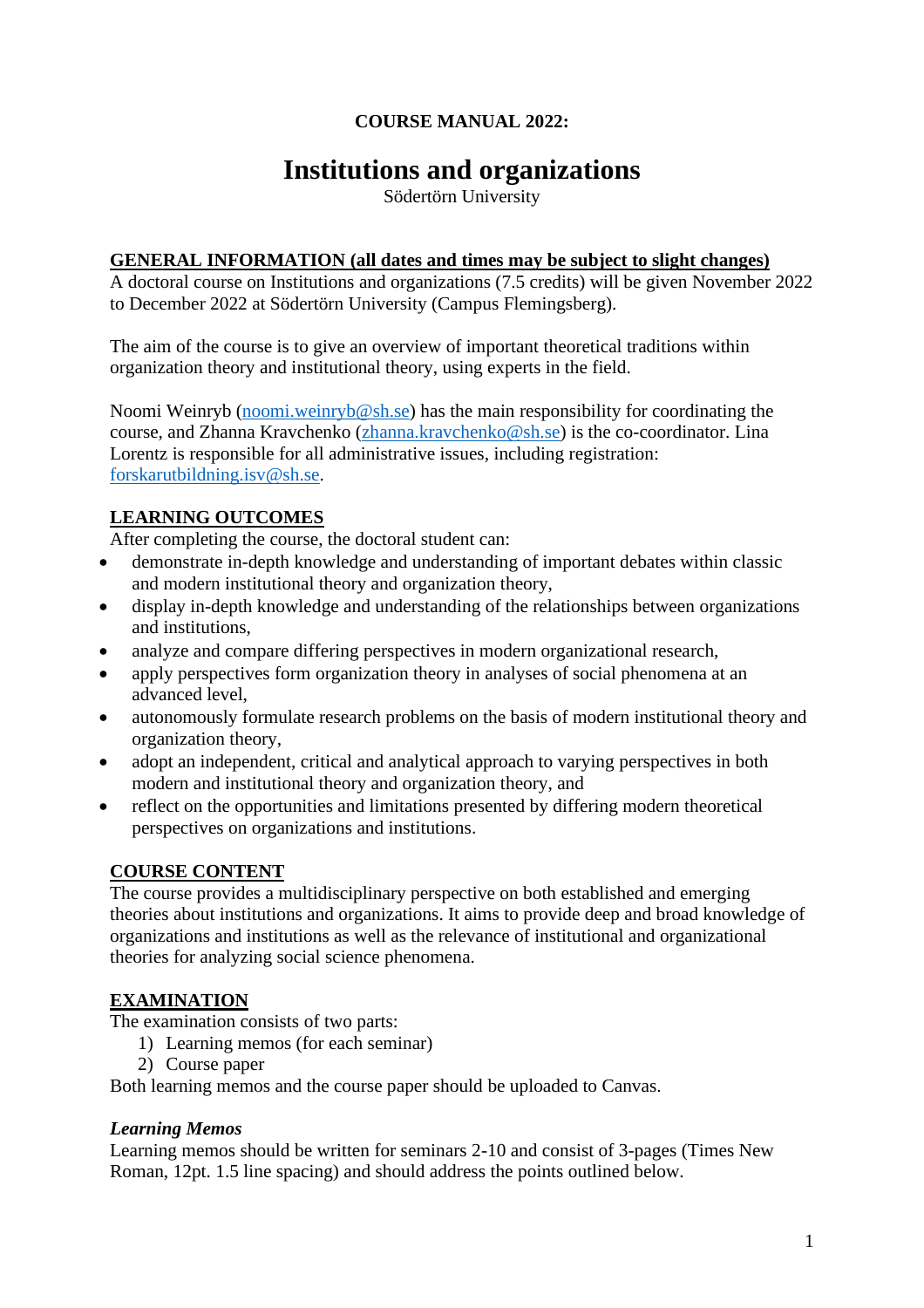- a) What is the overarching question(s) with which the theory presented in these readings is concerned?
- b) Please describe an empirical example of your own related to the theory (theories) the readings address.
- c) From the perspective of your dissertation, what is the most interesting thing about these readings?

You may address one text at a time or write about them all at once. You may also choose to focus on only two of the four assigned texts for each session.

Learning memos are due on Monday at 10.00 the week of each upcoming class, including the afternoon session of the first meeting.

You may choose to opt out of writing two learning memos, in total you must write seven out of nine memos to pass the course. When you are not planning to submit a memo, you must notify the course coordinators via email, by the latest at the time of the deadline for the memo you have chosen not to write.

#### *Course Paper*

You will create an individual course paper based on some of the theories used in the course. You are free to select any stream of theory/theories presented in the course. The course papers should be between 4000 - 5000 words (Times New Roman, 12pt. 1.5 line spacing) and are due Thursday December 15, 2022, 5 PM.

The papers will be presented and discussed on the final day of the course at a miniconference. More details will be provided as the course progresses, but you should be prepared to both present your paper and be the discussant of the paper of a fellow student.

The course paper is intended to be of use for you in your dissertation work, and we hope you can get additional feedback on it from your supervisors after the course is completed.

#### **COMPULSORY ATTENDANCE**

All class sessions are compulsory, including the full final day. The compulsory attendance aims to facilitate your learning process as the seminars are our chance to discuss and debate, follow up on questions and any loose threads, prepare your course paper and really get to the core of the subject. All participation in the seminars is based on you preparing the learning memos in advance.

If you nevertheless miss a session, you will have to write a make-up assignment. The makeup assignment consists of a prolonged learning memo (double the size as the original one) per missed session. One missed full day will mean two prolonged learning memos. If you miss more than two individual sessions, you will not be able to complete the course.

You cannot opt out of writing a learning memo for a missed session.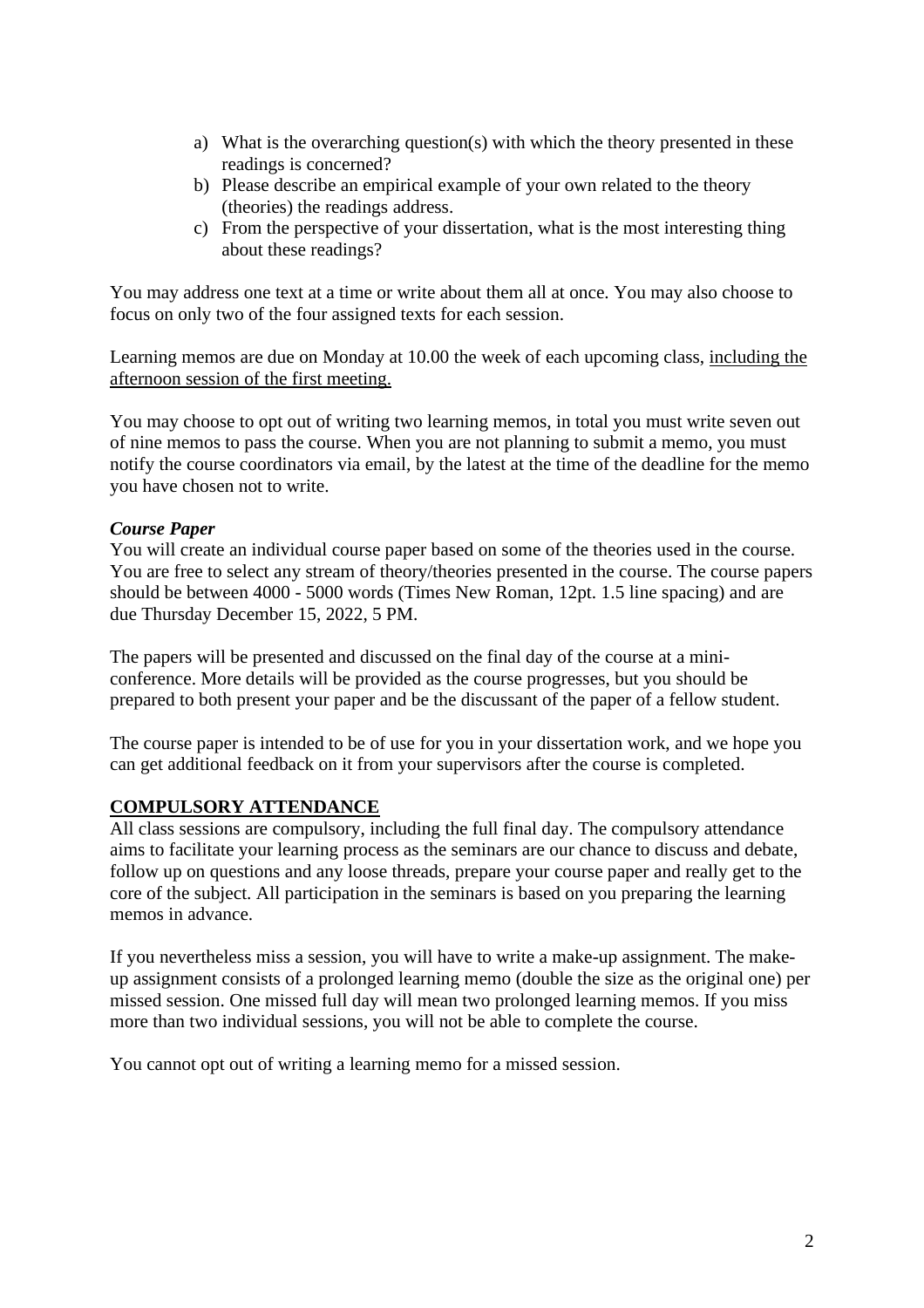## **SCHEDULE**

| <b>Session Date</b> | <b>Seminar</b> | <b>Theme</b>                        | <b>Teacher</b>          |
|---------------------|----------------|-------------------------------------|-------------------------|
| 1/11 2022           | 1              | Introduction to organizational      | Zhanna Kravchenko,      |
| $10 - 12$           |                | and institutional theory            | Noomi Weinryb           |
| 1/11 2022           | $\overline{2}$ | Decision-making                     | <b>Bengt Jacobsson</b>  |
| $13 - 15$           |                |                                     |                         |
| 8/11 2022           | $\mathfrak{Z}$ | <b>Neo-institutional theory</b>     | Noomi Weinryb           |
| $10-12$             |                |                                     |                         |
| 8/11 2022           | $\overline{4}$ | <b>Historical institutionalism</b>  | Karin Borevi            |
| $13 - 15$           |                |                                     |                         |
| 15/11 2022          | 5              | Irrationality of action, hypocrisy, | <b>Nils Brunsson</b>    |
| $10-12$             |                | and partial organization            |                         |
| 15/11 2022          | 6              | Journalism and mediatization        | Kristina Riegert        |
| $13 - 15$           |                | from an institutional perspective   |                         |
| 22/11 2022          | $\overline{7}$ | A comparative perspective on        | Zhanna Kravchenko       |
| $10-12$             |                | institutional regimes               |                         |
| 22/11 2022          | 8              | Organization and gender             | Åsa-Karin Engstrand     |
| $13 - 15$           |                |                                     |                         |
| 29/11 2022          | 9              | <b>Organizing Representative</b>    | Nicholas Aylott         |
| $10 - 12$           |                | Democracy                           |                         |
|                     |                | - Political Parties and the State   |                         |
| 29/11 2022          | 10             | <b>Social movements</b>             | <b>Magnus Wennerhag</b> |
| $13 - 15$           |                |                                     |                         |
| 20/12 2022          | 11             | <b>Presentation of course paper</b> | Zhanna Kravchenko,      |
| $10-17$             |                |                                     | Noomi Weinryb           |

## **READINGS (If the texts are not in chronological or alphabetical order, it is because you are advised to read them in the assigned order.)**

#### **Seminar 2:** *Decision-making*

- Allison, G. T. (1969). Conceptual models and the Cuban missile crisis. *American Political Science Review*, 63(3), 689–718, [https://doi.org/10.2307/1954423.](https://doi.org/10.2307/1954423)
- Cyert, R.M. & March, J.G. (1963). *A Behavioral Theory of the Firm*. Prentice Hall, Chapter 7 "A Summary of Basic Concepts".
- Lindblom, C. E. (1959). The science of "muddling through". *Public Administration Review*, 19(2), 79–88, [https://doi.org/10.2307/973677.](https://doi.org/10.2307/973677)
- March, J.G. (1991). How decisions happen in organizations. *Human-Computer Interaction*, 6: 95–117.

#### **Seminar 3:** *Neo-institutional theory*

- Meyer, J. W. & Rowan, B. (1977). Institutionalized organizations: Formal structure as myth and ceremony. *American Journal of Sociology*, 340–363, [https://www.jstor.org/stable/2778293.](https://www.jstor.org/stable/2778293)
- DiMaggio, P. & Powell, W. W. (1983). The iron cage revisited: Collective rationality and institutional isomorphism in organizational fields. *American Sociological Review*, *48*(2), 147–160, [https://www.jstor.org/stable/2095101.](https://www.jstor.org/stable/2095101)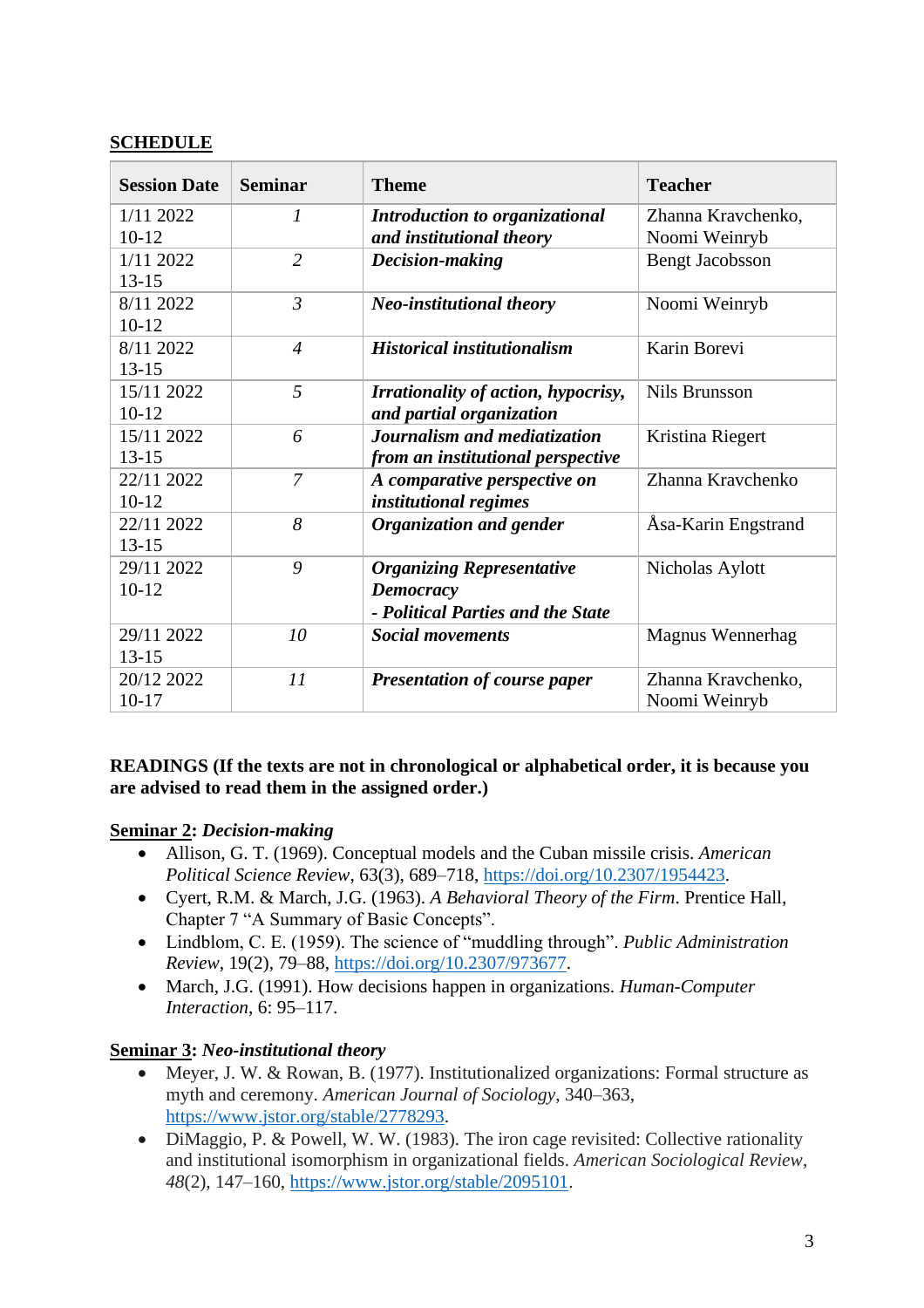- Sahlin, K. & Wedlin, L. (2008). Circulating ideas: Imitation, translation and editing. *The Sage Handbook of Organizational Institutionalism*, *218*, 242.
- Zilber, T. B. (2002). Institutionalization as an interplay between actions, meanings, and actors: The case of a rape crisis center in Israel. *Academy of Management Journal*, 45(1), 234–254, [https://www.jstor.org/stable/3069294.](https://www.jstor.org/stable/3069294)

# **Seminar 4:** *Historical institutionalism*

- Capoccia, G., & Kelemen, R. (2007). The study of critical junctures: Theory, narrative, and counterfactuals in historical institutionalism. *World Politic*s, 59(3), 341–369, [https://doi.org/10.1017/S0043887100020852.](https://doi.org/10.1017/S0043887100020852)
- Pierson, Paul (2000). Increasing returns, path dependence, and the study of politics. *American Political Science Review*, 94: 251–267, [https://www.jstor.org/stable/2586011.](https://www.jstor.org/stable/2586011)
- Schmidt, V. A. (2011) Speaking of change: why discourse is key to the dynamics of policy transformation. *Critical Policy Studies*, 5:2, 106–126, [https://doi.org/10.1080/19460171.2011.576520.](https://doi.org/10.1080/19460171.2011.576520)
- Thelen, K. (1999). Historical institutionalism in comparative politics. *Annual Review of Political Science*, 2, 369–404, [https://doi.org/10.1146/annurev.polisci.2.1.369.](https://doi.org/10.1146/annurev.polisci.2.1.369)

# **Seminar 5:** *Irrationality of action, hypocrisy, and partial organization*

- Brunsson, N. (1982). The irrationality of action and action rationality: decisions, ideologies and organizational actions. *Journal of Management Studies*, 19(1), 29–44, [https://doi.org/10.1111/j.1467-6486.1982.tb00058.x.](https://doi.org/10.1111/j.1467-6486.1982.tb00058.x)
- Brunsson, N. (2007). Chapter 7 Organized hypocrisy. In *The consequences of decision-making*. Oxford: Oxford University Press.
- Ahrne, G., & Brunsson, N. (2011). Organization outside organizations: The significance of partial organization. *Organization*, 18(1), 83-104. [https://doi.org/10.1177/1350508410376256.](https://doi.org/10.1177%2F1350508410376256)

# **Seminar 6:** *Journalism and mediatization from an institutional perspective*

- Strömbäck, J. (2014). Mediatization of politics: Toward a conceptual framework for comparative research. In *Sourcebook for Political Communication Research*. Routledge, pp. 389–404.
- Schudson, M. (2002). The news media as political institutions. *Annual Review of Political Science* 5(1), 249–269, [https://doi.org/10.1146/annurev.polisci.5.111201.115816.](https://doi.org/10.1146/annurev.polisci.5.111201.115816)
- Lowrey, W. Journalism as Institution. *Journalism*, edited by Tim P. Vos, Berlin, Boston: De Gruyter Mouton, 2018, pp. 125–148, [https://doi.org/10.1515/9781501500084-007.](https://doi.org/10.1515/9781501500084-007)
- Allern, S., & Blach-Ørsten, M. (2011). The news media as a political institution: A Scandinavian perspective. *Journalism studies*, 12(1), 92-105. [https://doi.org/10.1080/1461670X.2010.511958.](https://doi.org/10.1080/1461670X.2010.511958)

# **Seminar 7:** *A comparative perspective on institutional regimes*

• van Oorschot, W. and Arts, W. 2005. The social capital of European welfare states: the crowding out hypothesis revisited. Journal of European Social Policy, 15(1), 05– 26, [https://doi.org/10.1177/0958928705049159.](https://doi.org/10.1177/0958928705049159)